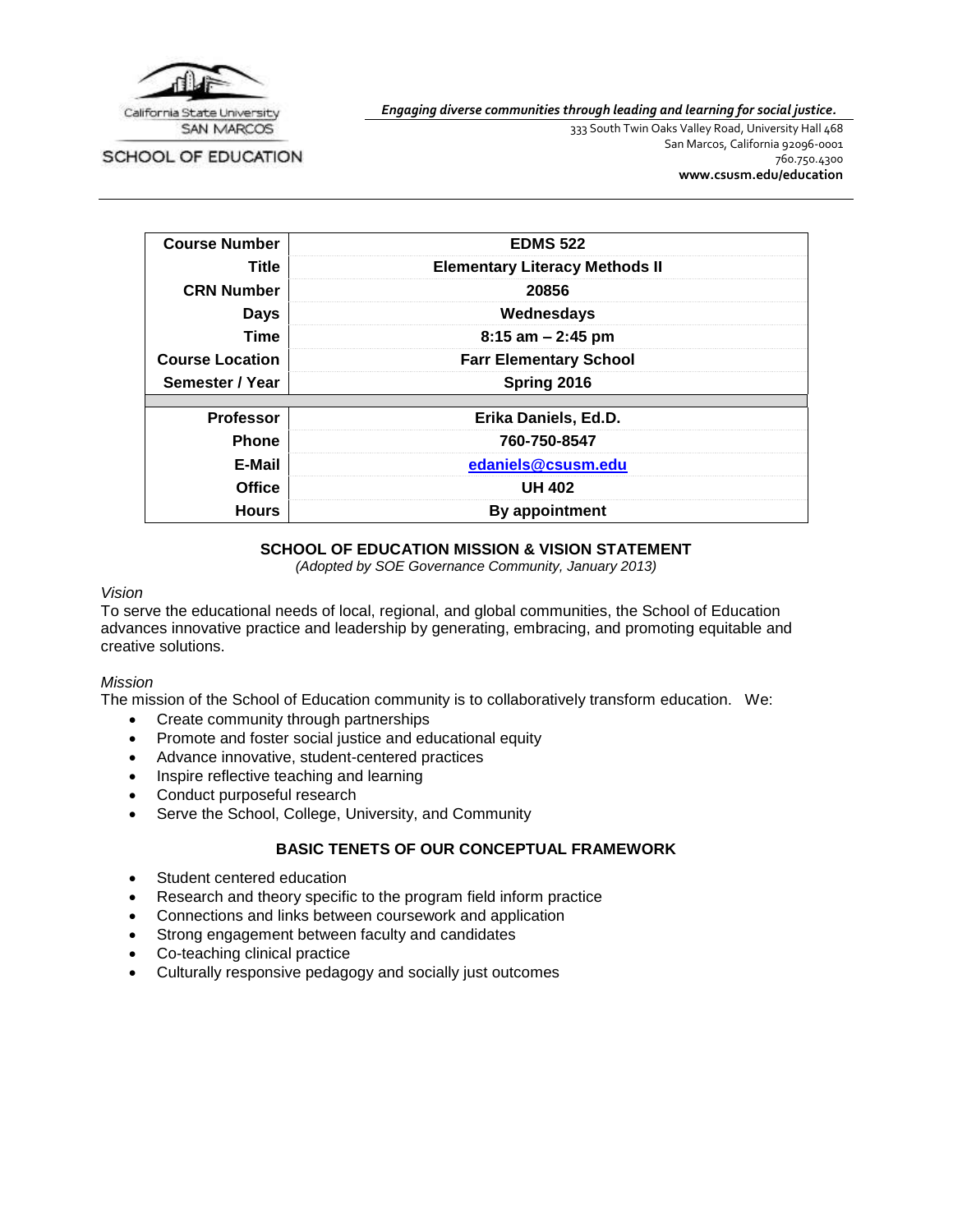# **TABLE OF CONTENTS**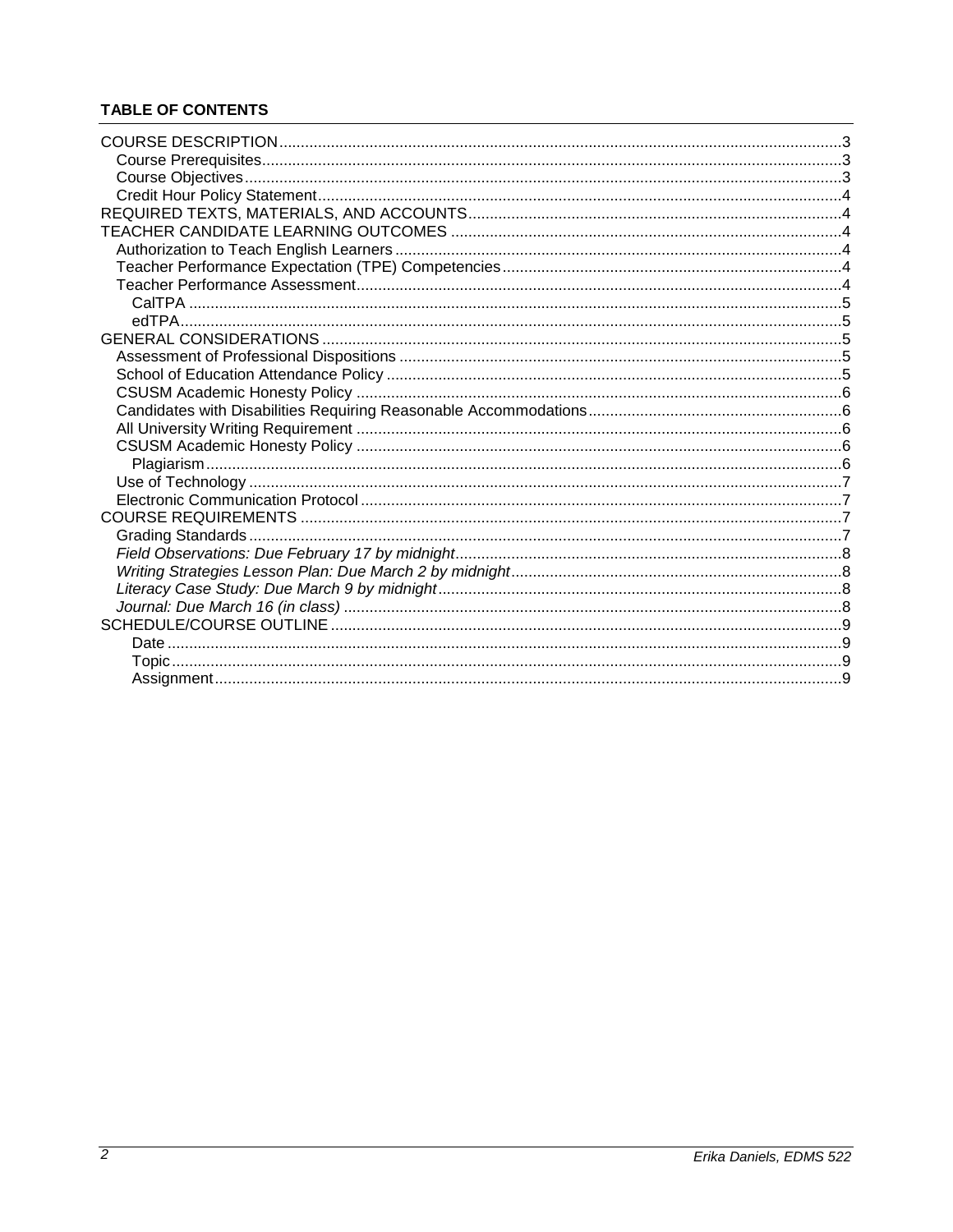## **COURSE DESCRIPTION**

<span id="page-2-0"></span>Focuses on developing an advanced understanding of theory, methodology, and assessment of English language Arts and second language learning in integrated and inclusive elementary classrooms.

### <span id="page-2-1"></span>**Course Prerequisites**

Admission to the Integrated Credential Program and successful completion of EDMS 521b

### <span id="page-2-2"></span>**Course Objectives**

KNOWLEDGE - Teacher candidates will:

- Gain an understanding of how first and second languages are acquired.
- Gain an understanding of the reading process and its relationship to thought, language, and learning and the knowledge of reading content, including: word analysis, fluency, vocabulary- academic language- and background knowledge, reading comprehension, literary response and analysis.
- Gain understanding of how to learn to read and write in first and second languages.
- Become familiar with how to deliver a comprehensive program of systematic, explicit instruction in reading, writing, listening, and speaking aligned to the state adopted English Language Arts Content Standards and the Reading/Language Arts Framework (2007).
- Become familiar with multiple monitoring measures within the three basic types of assessments to determine students' progress towards state adopted content standards.
- Become familiar with differentiated reading instruction and interventions to meet the needs of the full range of learners (including struggling readers, students with special needs, English learners, speakers of non-standard English, and advanced learners) who have varied reading levels and language backgrounds.

SKILLS - Teacher candidates will:

- Become sensitive observers of children's language using behaviors.
- Demonstrate knowledge and ability to utilize multiple monitoring measures within the three basic types of assessments to determine students' progress towards state adopted content standards: entry level assessment for instructional planning, monitoring student progress, post test or summative assessment.
- Be able to analyze and interpret results [of children's reading and writing behaviors] to plan effective and differentiated instruction and interventions.
- Demonstrate knowledge of components of effective instructional delivery in reading, writing and listening and speaking.
- Develop the ability to select appropriate materials and instructional strategies to meet the individual needs of students and use State Board of Education (SBE)-adopted core instructional materials for both instruction and intervention.
- Develop the ability to differentiate literacy instruction in order to provide Universal Access.
- Learn how to organize the classroom for teaching reading and writing to the full range of learners (including struggling readers, students with special needs, English learners, speakers of nonstandard English, and advanced learners) who have varied reading levels and language backgrounds

ATTITUDES AND VALUES – Teacher candidates will:

- Develop an appreciation for the natural language abilities children possess for processing and producing print.
- Appreciate the need and value of integrating reading and writing into all curricular areas
- Affirm the importance of a rich environment for an effective language arts program.
- Develop a sensitivity to and appreciation for culturally and linguistically diverse learners.
- Develop a sensitivity to and appreciation for the importance of reading and writing for students' own personal and professional growth.
- Develop a respect for each student, his/her abilities and background, and the student's right to instruction that meets his/her individual needs.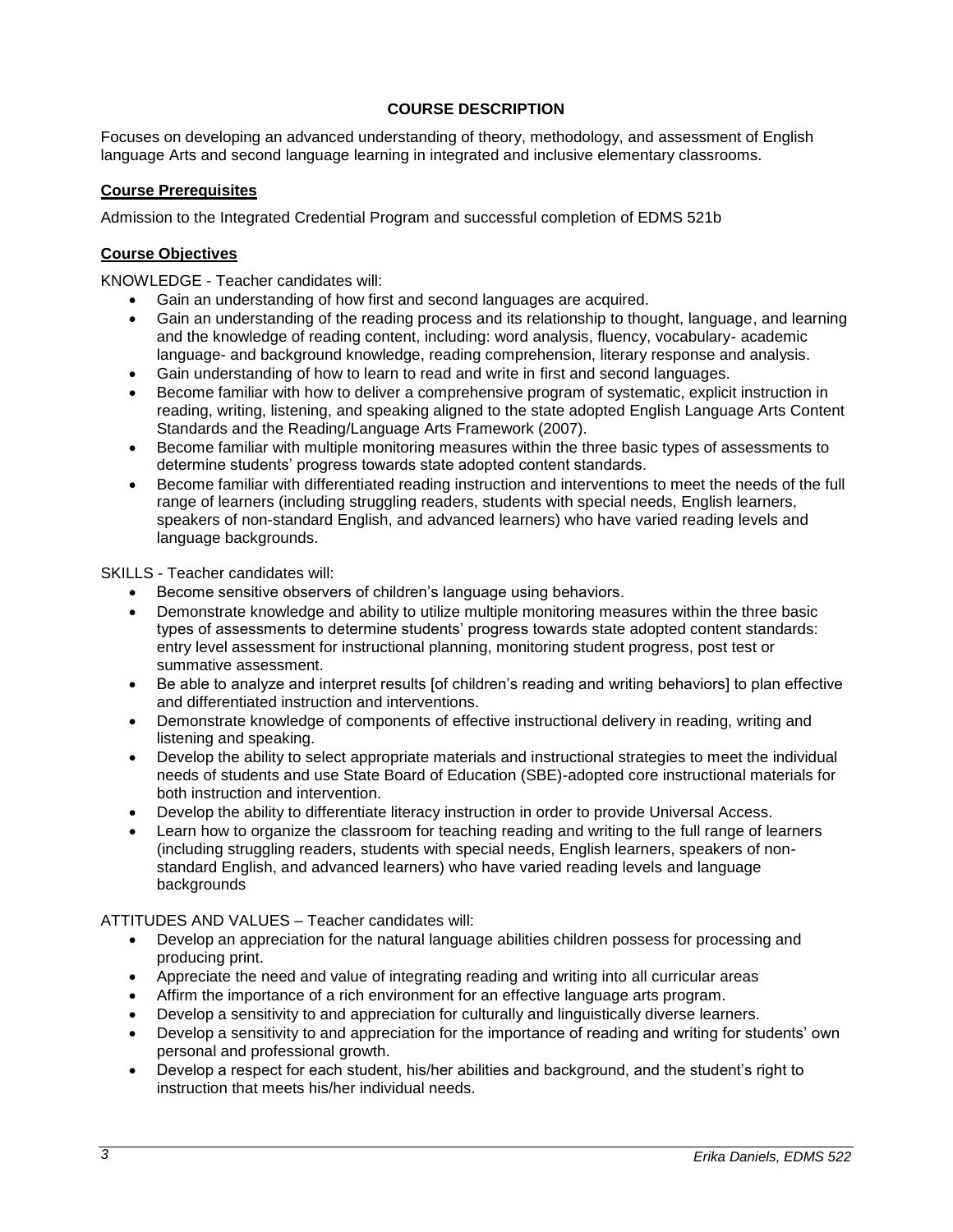## <span id="page-3-0"></span>**Credit Hour Policy Statement**

Per the University Credit Hour Policy: Students are expected to spend a minimum of two hours outside of the classroom each week for each unit of credit engaged in learning. For this course with three weekly hours of instruction, you should plan on spending an additional six hours engaged in study, review, and planning.

## **REQUIRED TEXTS, MATERIALS, AND ACCOUNTS**

- <span id="page-3-1"></span>1. Cooper, J. D., Kiger, N., & Robinson, M. (2014). *Literacy: Helping Students Construct Meaning, 9th Edition.* Upper Saddle River, NJ: Prentice Hall. ISBN: 978-1-111-35392-6.
	- *a. \*Note: This text may be either purchased or rented from the university bookstore, an online retailer, or the publisher. To save money or to spread out the cost, chapters can be purchased one at a time and/or the e-book can be rented from the publisher.*
- 2. Johns, J. (any edition). *Basic Reading Inventory.*
	- a. If you do not already have the Johns book from EDMS 521b, do not buy it. We will discuss ways to access the text in class.
- 3. Zarrillo, J. (2010). *Ready for RICA: A Test Prep Guide, 3rd Edition.* New York: Pearson. ISBN: 978-0-137- 00868-1.
	- a. *This text is optional but recommended.*

## **TEACHER CANDIDATE LEARNING OUTCOMES**

## <span id="page-3-3"></span><span id="page-3-2"></span>**Authorization to Teach English Learners**

This credential program has been specifically designed to prepare teachers for the diversity of languages often encountered in California public school classrooms. The authorization to teach English learners is met through the infusion of content and experiences within the credential program, as well as additional coursework. Candidates successfully completing this program receive a credential with authorization to teach English learners. *(Approved by CCTC in SB 2042 Program Standards, August 02)*

## <span id="page-3-4"></span>**Teacher Performance Expectation (TPE) Competencies**

The course objectives, assignments, and assessments have been aligned with the CTC standards for the Special Education Credential. This course is designed to help teachers seeking a California teaching credential to develop the skills, knowledge, and attitudes necessary to assist schools and district in implementing effective programs for all students. The successful candidate will be able to merge theory and practice in order to realize a comprehensive and extensive educational program for all students. You will be required to formally address the following TPEs in this course:

TPE 3: Relationship between theory and practice

TPE 4: Pedagogical thought and reflective practice

TPE 5: Equity, Diversity & Access

TPE 7: Preparation to Teach Reading Language Arts

TPE 7A: Multiple Subject Reading, Writing, and Related Language Instruction in English

## <span id="page-3-5"></span>**Teacher Performance Assessment**

Beginning July 1, 2008 all California credential candidates must successfully complete a state-approved Teacher Performance Assessment (TPA), as part of the credential program of preparation. During the 2015- 16 academic year the CSUSM credential programs will use either the CalTPA (California Teacher Performance Assessment) or the edTPA (Educative Teacher Performance Assessment).

Check with your program coordinator to determine which assessment is used for your credential program.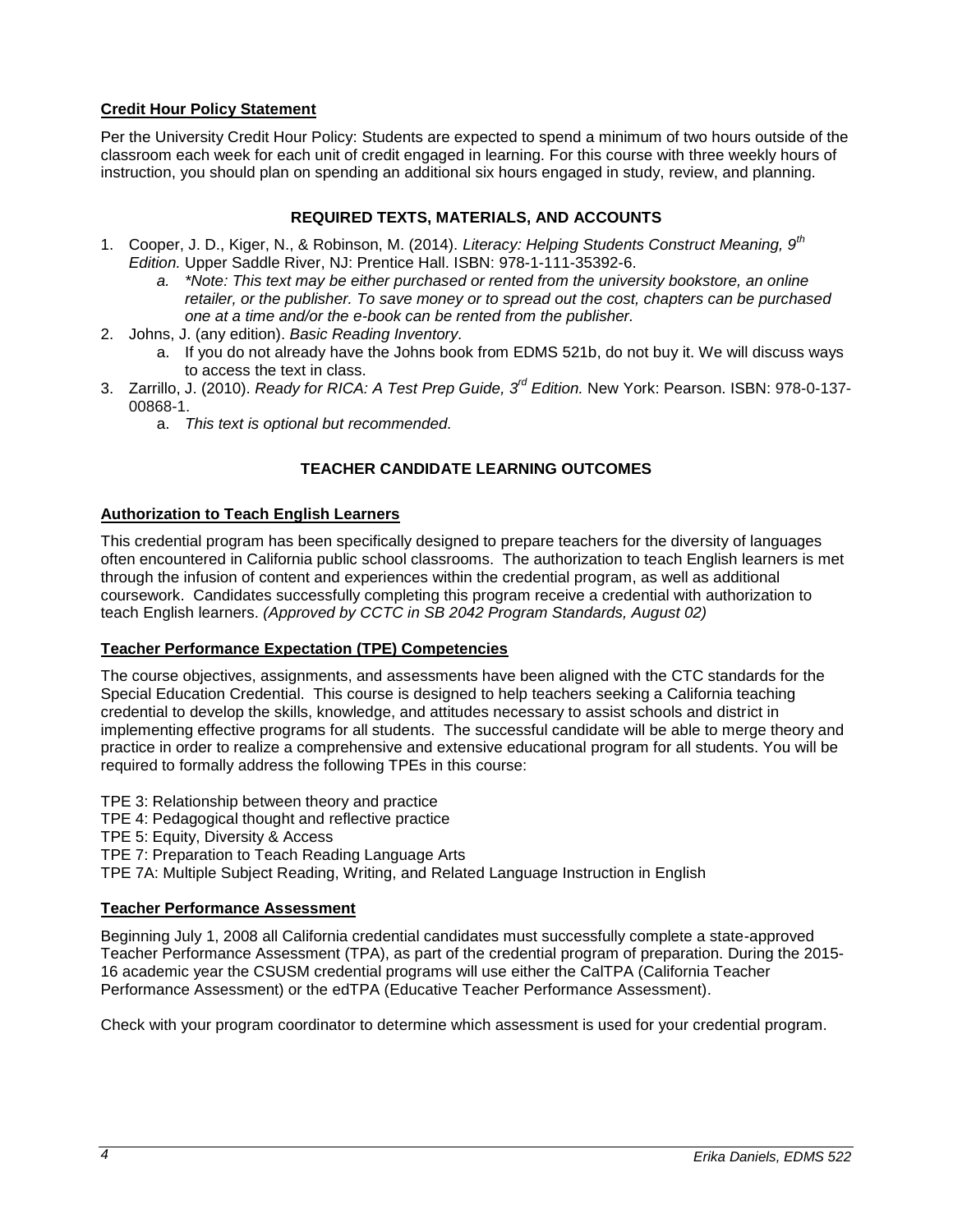## <span id="page-4-0"></span>**CalTPA**

To assist with your successful completion of the CalTPA, a series of informational seminars are offered over the course of the program. TPA related questions and logistical concerns are to be addressed during the seminars. Your attendance to TPA seminars will greatly contribute to your success on the assessment. The CalTPA Candidate Handbook, TPA seminar schedule, and other TPA support materials may be found on the SOE website:

<http://www.csusm.edu/education/CalTPA/ProgramMaterialsTPA.html>

### <span id="page-4-1"></span>**edTPA**

Beginning in fall 2015, for newly entering initial candidates, the CSUSM assessment system is the edTPA. To assist with your successful completion of the edTPA, a capstone class is part of your curriculum. In this class edTPA related questions and logistical concerns are addressed. Additional support materials are available on the edTPA website: [http://www.edtpa.com/PageView.aspx?f=GEN\\_Candidates.html](http://www.edtpa.com/PageView.aspx?f=GEN_Candidates.html)

<span id="page-4-2"></span>Additionally, to support your success in your credential program and with TPA, SOE classes use common pedagogical language, lesson plans (lesson designs), and unit plans (unit designs).

## **GENERAL CONSIDERATIONS**

## <span id="page-4-3"></span>**Assessment of Professional Dispositions**

Assessing a candidate's dispositions within a professional preparation program is recognition that teaching and working with learners of all ages requires not only specific content knowledge and pedagogical skills, but positive attitudes about multiple dimensions of the profession. The School of Education has identified six dispositions – social justice and equity, collaboration, critical thinking, professional ethics, reflective teaching and learning, and life-long learning—and developed an assessment rubric. For each dispositional element, there are three levels of performance - *unacceptable*, *initial target*, and *advanced target*. The description and rubric for the three levels of performance offer measurable behaviors and examples.

The assessment is designed to provide candidates with ongoing feedback for their growth in professional dispositions and includes a self-assessment by the candidate. The dispositions and rubric are presented, explained and assessed in one or more designated courses in each program as well as in clinical practice. Based upon assessment feedback candidates will compose a reflection that becomes part of the candidate's Teaching Performance Expectation portfolio. Candidates are expected to meet the level of *initial target* during the program.

#### <span id="page-4-4"></span>**School of Education Attendance Policy**

Due to the dynamic and interactive nature of courses in the School of Education, all candidates are expected to attend all classes and participate actively. At a minimum, candidates must attend more than 80% of class time, or s/he may not receive a passing grade for the course at the discretion of the instructor. Individual instructors may adopt more stringent attendance requirements. Should the candidate have extenuating circumstances, s/he should contact the instructor as soon as possible. *(Adopted by the COE Governance Community, December, 1997).*

**For this course, students missing more than one day will see their grades reduced by one full grade. Students missing more than two days will see their grades reduced by two full grades. Leaving early or arriving late by more than 15 minutes constitutes an absence. Illness and emergencies are considered on a case-by-case basis, and notification of an absence does not constitute an excuse.**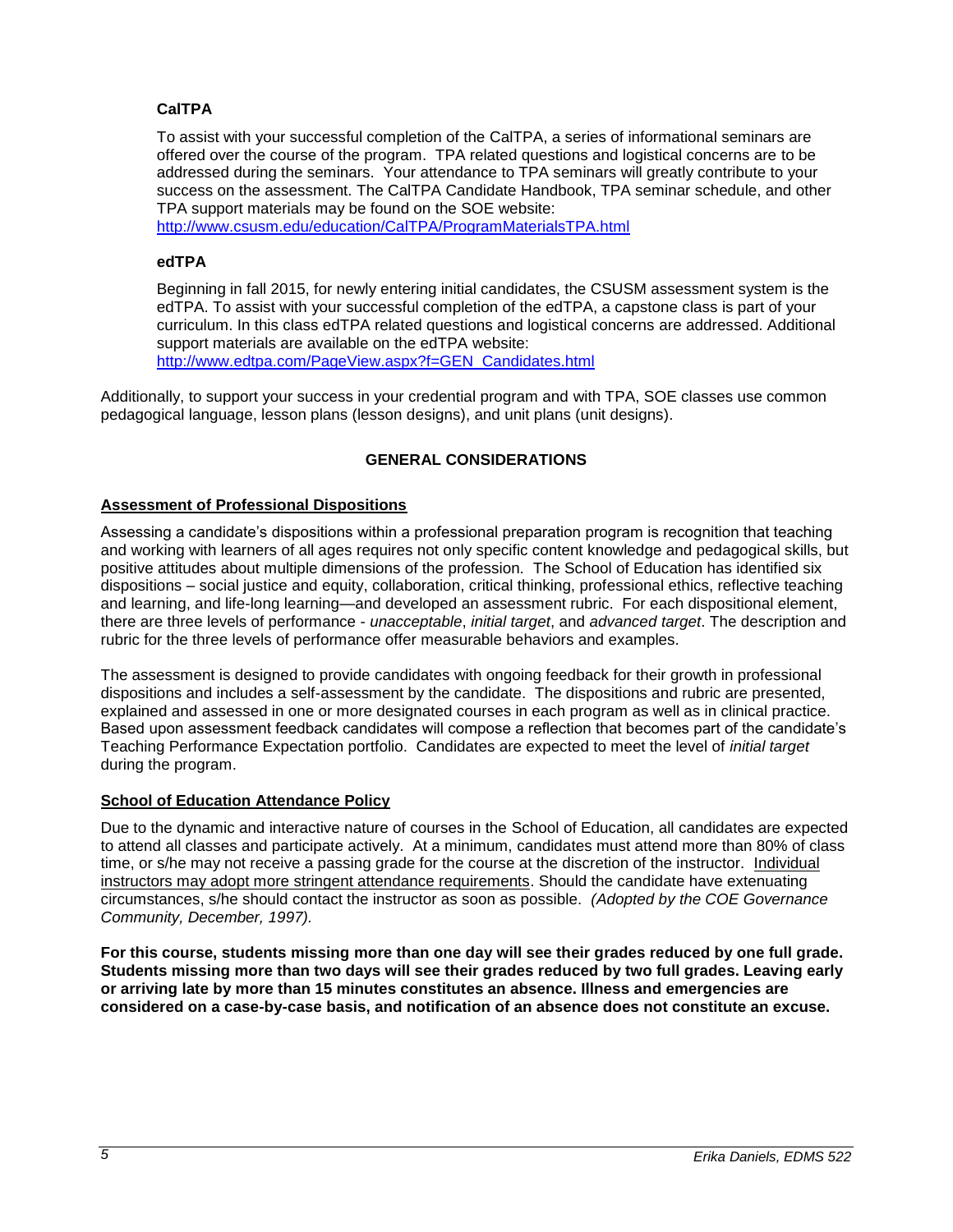## <span id="page-5-0"></span>**CSUSM Academic Honesty Policy**

Students will be expected to adhere to standards of academic honesty and integrity, as outlined in the Student Academic Honesty Policy. All assignments must be original work, clear and error-free. All ideas/material that are borrowed from other sources must have appropriate references to the original sources. Any quoted material should give credit to the source and be punctuated accordingly.

Academic Honesty and Integrity: Students are responsible for honest completion and representation of their work. Your course catalog details the ethical standards and penalties for infractions. There will be zero tolerance for infractions. If you believe there has been an infraction by someone in the class, please bring it to the instructor's attention. The instructor reserves the right to discipline any student for academic dishonesty, in accordance with the general rules and regulations of the university. Disciplinary action may include the lowering of grades and/or the assignment of a failing grade for an exam, assignment, or the class as a whole.

### <span id="page-5-1"></span>**Candidates with Disabilities Requiring Reasonable Accommodations**

Candidates with disabilities who require reasonable accommodations must be approved for services by providing appropriate and recent documentation to the Office of Disabled Student Services (DSS). This office is located in Craven Hall 4300, and can be contacted by phone at (760) 750-4905, or TTY (760) 750- 4909. Candidates authorized by DSS to receive reasonable accommodations should meet with their instructor during office hours or, in order to ensure confidentiality, in a more private setting.

## <span id="page-5-2"></span>**All University Writing Requirement**

Every course at the university must have a writing requirement of at least 2500 words. The requirement is met in this class through the signature assignments as described below.

## <span id="page-5-3"></span>**CSUSM Academic Honesty Policy**

"Teacher candidates will be expected to adhere to standards of academic honesty and integrity, as outlined in the Student Academic Honesty Policy. All written work and oral presentation assignments must be original work. All ideas/materials that are borrowed from other sources must have appropriate references to the original sources. Any quoted material should give credit to the source and be punctuated with quotation marks.

Candidates are responsible for honest completion of their work including examinations. There will be no tolerance for infractions. If you believe there has been an infraction by someone in the class, please bring it to the instructor's attention. The instructor reserves the right to discipline any teacher candidate for academic dishonesty in accordance with the general rules and regulations of the university. Disciplinary action may include the lowering of grades and/or the assignment of a failing grade for an exam, assignment, or the class as a whole."

Incidents of Academic Dishonesty will be reported to the Dean of Students. Sanctions at the University level may include suspension or expulsion from the University.

#### <span id="page-5-4"></span>**Plagiarism**

As an educator, it is expected that each candidate will do his/her own work, and contribute equally to group projects and processes. Plagiarism or cheating is unacceptable under any circumstances. If you are in doubt about whether your work is paraphrased or plagiarized see the Plagiarism Prevention for Students website [http://library.csusm.edu/plagiarism/index.html.](http://library.csusm.edu/plagiarism/index.html) If there are questions about academic honesty, please consult the University catalog.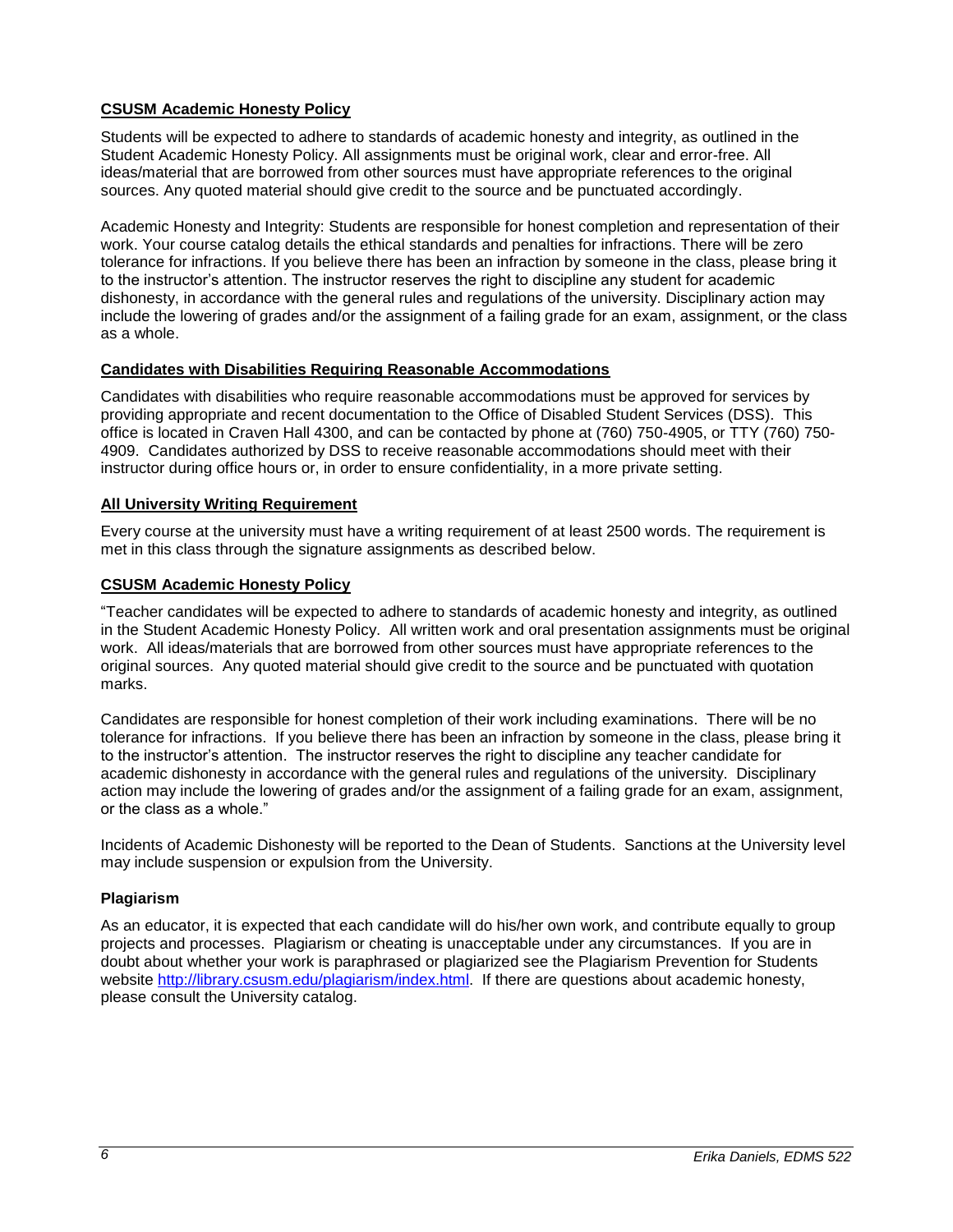## <span id="page-6-0"></span>**Use of Technology**

Candidates are expected to demonstrate competency in the use of various forms of technology (i.e. word processing, electronic mail, Moodle, use of the Internet, and/or multimedia presentations). Specific requirements for course assignments with regard to technology are at the discretion of the instructor. Keep a digital copy of all assignments for use in your teaching portfolio. All assignments will be submitted online, and some will be submitted in hard copy as well. Details will be given in class.

## <span id="page-6-1"></span>**Electronic Communication Protocol**

Electronic correspondence is a part of your professional interactions. If you need to contact the instructor, email is often the easiest way to do so. It is my intention to respond to all received e-mails in a timely manner. Please be reminded that e-mail and on-line discussions are a very specific form of communication, with their own nuances and etiquette. For instance, electronic messages sent in all upper case (or lower case) letters, major typos, or slang, often communicate more than the sender originally intended. With that said, please be mindful of all e-mail and on-line discussion messages you send to your colleagues, to faculty members in the School of Education, or to persons within the greater educational community. All electronic messages should be crafted with professionalism and care.

Things to consider:

- Would I say in person what this electronic message specifically says?
- How could this message be misconstrued?
- Does this message represent my highest self?
- Am I sending this electronic message to avoid a face-to-face conversation?

In addition, if there is ever a concern with an electronic message sent to you, please talk with the author in person in order to correct any confusion.

## **COURSE REQUIREMENTS**

## <span id="page-6-3"></span><span id="page-6-2"></span>**Grading Standards**

Assignments are to be submitted by midnight on the specified due date. Hand-written work is not accepted, and all documents should use 12 point Times New Roman. Edit assignments prior to submission to ensure the text is error-free and the ideas are logically and concisely presented. All citations, where appropriate, should use American Psychological Association (APA) 6<sup>th</sup> edition. Rubrics for each assignment are posted in our Cougar Courses container. In order to earn a teaching credential from the state of California, candidates must maintain a B average (3.0 GPA) and cannot receive below a C+ in any course in the teacher education program.

| Α  | 93-100 | А- | 90-92 |      |       |
|----|--------|----|-------|------|-------|
| B+ | 87-89  | в  | 83-86 | В-   | 80-82 |
| C+ | 77-79  | C. | 73-76 | $C-$ | 70-72 |

| <b>Assignment</b>                                 | <b>Points Possible</b> |
|---------------------------------------------------|------------------------|
| Field Observations, February 17, 2016             | 25                     |
| Writing Strategies Lesson Plan, Due March 2, 2016 | 25                     |
| Literacy Case Study, Due March 9, 2016            | 35                     |
| Journal, Due March 16, 2016                       | 15                     |
| Гоtal                                             | 100                    |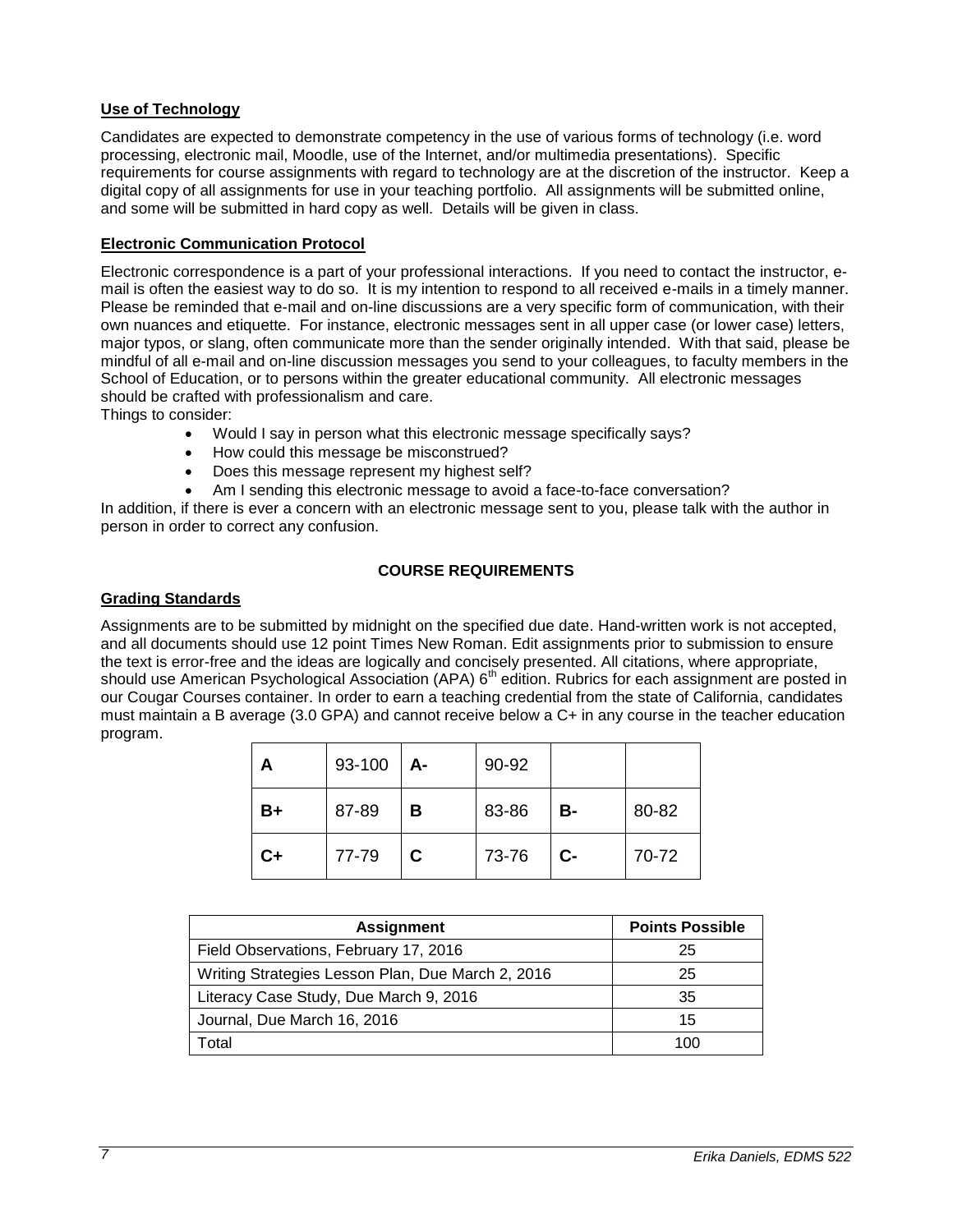## <span id="page-7-0"></span>*Field Observations: Due February 17 by midnight*

In both the Literacy courses (EDMS 521 and EDMS 522), you will study topics in literacy instruction related to RICA domains. You will observe literacy lessons in elementary classrooms, document the RICA domains you see, and analyze the instruction that addresses them. Details will be discussed in class, and a rubric is posted on our Cougar Courses container.

## <span id="page-7-1"></span>*Writing Strategies Lesson Plan: Due March 2 by midnight*

Following the lesson plan format you learned in EDMS 511 and review in EDMS 512, design a lesson where you teach a **writing strategies** lesson to any grade level. It can be small group or whole group instruction as long as you are explicitly teaching the students one aspect of becoming a proficient writer. This lesson MUST explicitly teach (not assign) a writing strategy.

## <span id="page-7-2"></span>*Literacy Case Study: Due March 9 by midnight*

The Literacy Case Study is described in detail in the Literacy Case Study Handbook provided in our Cougar Courses container. Students conduct a literacy assessment with one child who is a reader (first grade or older), analyze and interpret the resulting data, and describe the child's strengths and needs in reading. Using this analysis, you will develop recommendations in the form of specific instructional strategies that support the child's progress in reading.

### <span id="page-7-3"></span>*Journal: Due March 16 (in class)*

You will engage in an ongoing discussion with your professor and your classmates about the readings and how they connect to our in-class discussions as well as your field experiences. Keep a hard copy or digital document dedicated to this reflection on your learning. You will read each week's readings and respond to them in the journal. Bring your journal to class each week as we will share the journals with each other and respond to each other's writing.